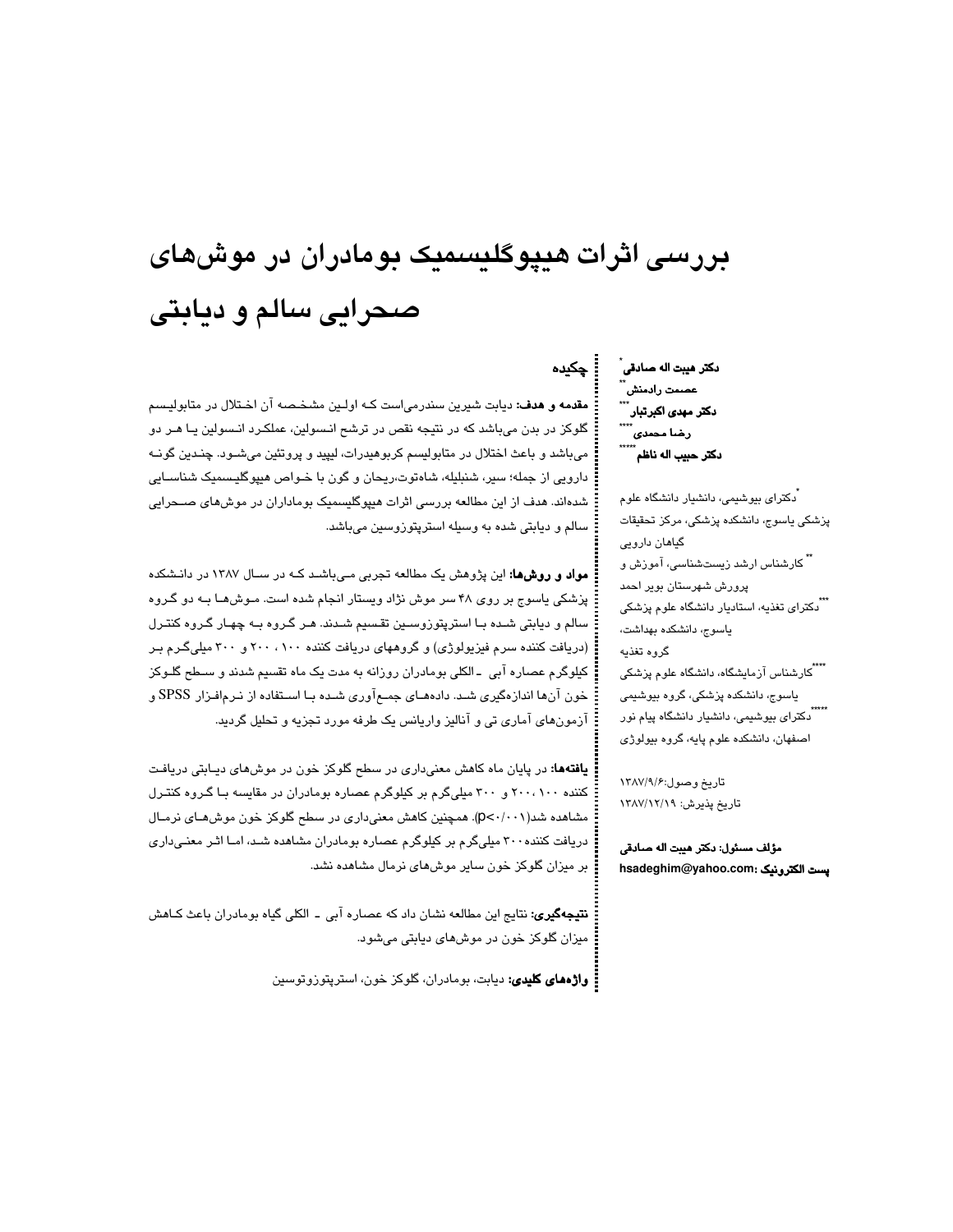مقدمه

دیابت شیرین گروهے از اختلالات متابولیک است که نشانه بارز آن هیپرگلیسمی مے،باشـد کـه در نتیجه کاهش عملکرد یـا ترشــح انـسولین و یـا هـر دو مىباشد. ھيپرگليسمى مزمن ديابت در طولانى مدت به اندامهای بدن به خصوص بافتهایی که برای جذب گلوکز به انسولین نیازمند هستند آسیب میرســاند(۱). دیابت شــیرین یکــی از بیمــاریهــای رایــج در دنیــا میباشد و ۱/۳ درصد از جمعیت جهان از این بیمـاری رنج مىبرند. بيماران ديابتي مستعد عـوارض تـأخيري ثانویـه متعـددی هـستند کـه موجـب نـاتوانی و مـرگ زودرس در ايــن افــراد مــیشــود. عوارضـــی چــون نفروپاتی، کاتاراکت، نوروپاتی و بیمـاریهـای قلبـی ـ عروقی از جمله عوارض ناشی از عدم کنترل به موقــع و مناسب میزان گلوکز خـون اسـت(۴ــ۲). انـسولین و دیگر داروهای شیمیایی پــایین آورنــده قنــدخون نقـش مهمی در درمان این بیماری دارند، گرچه هنوز درمــان كاملي ارايه نشده است، ولي يافتن راه حلبي مناسب برای جلوگیری از بـروز بیمـاری دیابـت و یـا کـاهش میزان قندخون از دیر بـاز توجـه محققـین را بـه خـود جلـب کــرده اســت. در کنــار داروهــای شــیمیایی کــه عوارض جـانبي نيـز بــه همـراه دارد، توجــه بـشر بــه استفاده از گیاهان دارویی در درمان بیماریهای خود از جمله بیماری دیابت سبب شده کـه گیاهــان دارویـی در بسیاری از کشورها جهت درمان دیابت ملیتوس به کار روند(۵). داروهای گیاهی به تنهایی یا در ترکیب با داروهـای هیپوگلیـسمی گـاهی اوقـات پاسـخ درمـانی

خوبی به بعضی از موارد مقاوم ارایه کـرده اسـت، در حالی که پزشکی مدرن به تنهایی در درمان آن نـاتوان بوده است. استفاده گیاهان دارویی از جمله گزینههـای دارویی موجود در طب سنتی در کـاهش اثـرات ایـن بیماری بوده است. سهولت دسترسی، عوارض جـانبی کمتر، سمیت انـدک و قیمـت مناسـب گیاهـان دارویـی باعث شده که آنها بـه عنـوان جـابگزین هـای شایـسته داروهای شیمیایی مورد توجه قرار گیرد(۷ و ۶).

گیاه بومادران از جمله گیاهــان دارویــی رایــج در طب سنتی است که برای کاهش فشارخون، مداوای نارسایی های کیسه صفرا، تنظیم کننـده عـادت بـانوان، بندآورنده خونریزی، دافع سنگ کلیــه، آرامبخـش، درمان شب ادراری کودکـان، دافـع انگـل آسـکاریس، درمــان زکــام، تــسکین دردهــای عــضلانی، درمــان آکنههای پوستی و بیماری لک و پـیس اسـتفاده شـده است(۹ و ۸). خاصیت ضد دیابتی گونهای از این گیـاه بــه نــام Achillea fragrantissima بــه اثبــات رســـيده است(۱۰)، امـا تـا کنـون در مـورد ايـن ويژگـی گونــه Achillea wilhelmsii C.Koch كزارشي ارايه نشده است، ولی بررسیهای انجـام شـده روی آن، اثـرات کاهنـده فشارخون، کاهش چربی و کلـسترول خـون، اثـر ضـد باکتریایی و همچنین کاهش شدت تشنج را نـشان داده است(۱۲\_۱۱).

هـــدف از ایــــن مطالعــــه بررســــی اثــــرات هیپوگلیسمیک بوماداران در موشهای صحرایی ســالم و ديابتي شده به وسيله استريتوزوسين ميباشد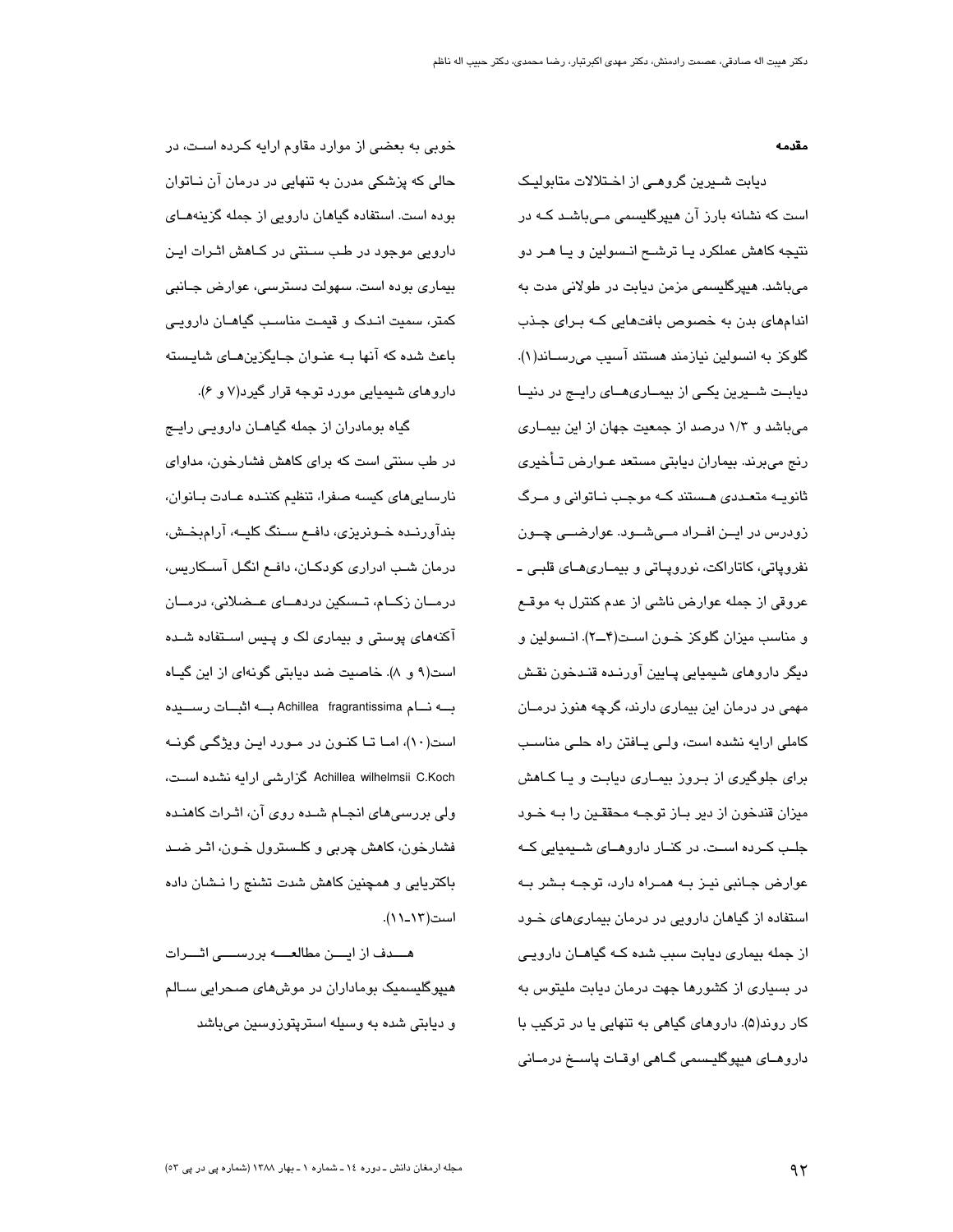#### مواد و روشها

این پژوهش یک مطالعه تجربی میباشد کـه در سال ۱۳۸۷ در دانـشکده پزشـکی یاسـوج بـر روی ۴۸ سر موش نژاد ویستار انجـام شـد. گیـاه بومـادران از دشتهای اطراف شهر پاسوج جمعآوری گردیـد و در شرایط سایه، خشک شد. سپس آن را به صورت پودر درآورده و۵۰۰ گــرم از آن وزن شــد و بــه نــسبت ۵۰:۵۰ با الکل اتیلیک ۷۰ درصد و آب مقطـر بــه روش خیساندن مخلـوط گردیـد. بعـد از ۲۴ ســاعت عـصـاره فیلتر و در مرحله بعد به وسیله دستگاه تقطیر در خـلأ تا حد ممکن تغلیظ شد. سپس در انکوبـاتور ۵۰ درجـه سانتیگراد قرار گرفت تـا غلظـت عـصاره ١ گـرم بـر مىلے لىتى رسىد.

جامعه آماری مطالعه حاضر را ۴۸ سر مـوش صحرايي نر آلبينو از نژاد ويستار بـا محـدوده وزنـي ۲۰۰-۲۶۰ گرم تشکیل مے داد کـــــه در آزمــــایـشگاه حیوانــات دانــشکده پزشــکی دانــشگاه علــوم پزشــکی ياسوج در شرايط يكسان از لحاظ آب و غـذا و نـور و دما نگهداری میشدند. آب آنها آب لوله کشی شــهری و غذاي مصرفي آنها غذاي مخصوص مـوش(شـركت خوراک دام پارس تهران) بود .

يروتكل اين تحقيق بر اساس قوانين بـينالمللـي در مــورد حیوانــات آزمایــشگاهی انجــام گردیــد و در کمیته اخلاق دانشگاه به تصویب رسید.

موش ها به طور تصادفی بـه دو گـروه سـالم (۲۴ سر) و دیابتی(۲۴ سر) تقسیم شدند. موش های هر گروه به چهار گروه ششتایی تقسیم شدند، که شــامل

گــروه کنتــرل(دريافــت کننــده ســرم فيزيولــوژي) و گروههای دریافت کننده عصاره آبی ۔الکلی بومـادران به مقادیر ۲۰۰، ۲۰۰ و ۳۰۰ میلی گرم پودر گیاه خشک به ازای هر کیلوگرم وزن حیـوان در روز بـود. برای دیابتی کردن موش۱ا از استریتوزوسـین کــه در سرم فیزیولوژی حل شده است به میزان ۷۰ میلیگرم بر کیلوگرم وزن حیوان به طور درون صفاقی استفاده گرديد. سه روز بعد قندخون موش۵ايي که بــه وســيله استرپتوزوسین دیابتی شدهاند اندازه گرفته شـد. پـس از مشاهده علایم دیابت از جمله؛ افـزایش قنـدخون بــه میزان ۳۰۰ میلیگرم بر دسی لیتر به بالا، کـاهش وزن، پرنوشی و پر ادراری گروهبندی شدند. عصاره گیاه و سـرم فيزيولـوژي ماننـد گـروه مـوشهـاي سـالم بـه صورت گاواژ به مدت یک ماه هر روز به موش۵ا داده شد. در پایان روز های دهم، بیستم و ســیام قنـدخون آنها اندازهگیری شد(۵ ـ ۲).

دادههـــای جمــــع آوری شـــده بـــا اســـتفاده از نرمافزار SPSS<sup>(۱)</sup> و آزمونهای آماری تـی<sup>(۲)</sup> و آنــالیز واریانس یک طرفه<sup>(۳)</sup> مورد تجزیه و تحلیل گردید.

#### يافتهها

قنـدخون مـوش،هـای سـالم و دیـابتی دریافـت کننده دوزهای مختلف بومـادران انـدازه گرفتـه شـد و نتايج حاصله با گـروه کنتـرل سـالم و کنتـرل ديـابتى مقايسه شد. همچنـين قنـدخون مـوشهـای ديـابتی در

<sup>1-</sup>Statistical Package for Social Sciences  $2-T-test$ 3-ANOVA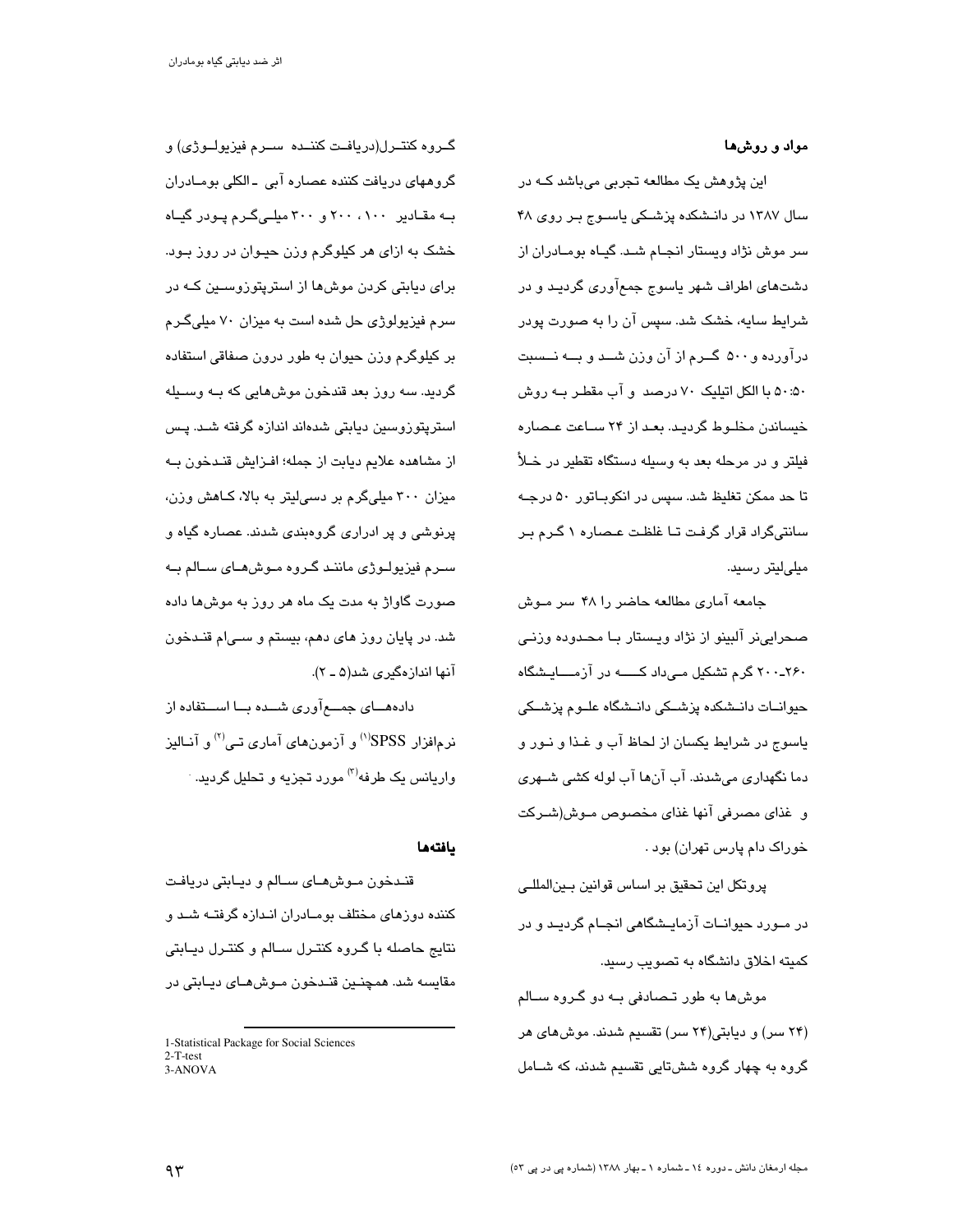روزهای دهم، بیستم و سیام اندازه گرفته شد و نتایج آنها با گروه کنترل دیابتی مقایسه شد.

نتایج حاصل نشان داد که کاهش در قند خـون مـوش هـای سـالم دریافت کننـده ۱۰۰ میلـی گـرم بـر کیلوگرم عصاره بومادران مشاهده نشد، اما کاهش قند خون در موش های دریافت کننده ۲۰۰ و ۳۰۰ میلیگرم بر کیلوگرم عـصاره بومـادران مـشاهده شـد کـه ایـن کـاهش نـسبت بــه گـروه کنتـرل معنـیدار نمـیباشـد (حدول ١).

دریافت روزانه عصاره بومادران درموشهای دیابتی به مدت یک ماه باعث کـاهش قنـدخون تـا حـد طبیعی گردیده است. این کـاهش قنـدخون در هـر سـه گروه موش های دریافت کننـده عـصاره دوزهـای کـم، متوسـط و زیـاد دیـده شـد کـه ایـن کـاهش معنـیدار بود(p<۰/۰۰۱). بیشترین کـاهش در گـروه دریافـت کننده عصاره بومادران بـه میـزان ۳۰۰ میلـیگـرم بـر کیلوگرم مشاهده شد، نتایج این مطالعـه نـشان دهنـده کاهش معنی،دار قندخون در موش های دیابتی دریافت كننده عصاره بومادران مي باشد (جدول ٢).

نتايج نشان دهنده كاهش تـدريجي قنـدخون از روز دهم تا روز سی|م در موشهــای دیــابتی دریافـت کننده عصاره بومادران در هر ســه دوز مـیباشـد کـه این کاهش در روزهای دهم و بیستم نـسبت بـه گـروه کنترل معنیدار نبود، اما در روز سیام کاهش قندخون نسبت بـه گـروه كنتـرل معنـىدار بـوده اسـت. در مـوش،مـای دیـابتی دریافت کننـده سـرم فیزیولـوژی (گروہ کنتـرل دیـابتی) از روز دھـم الـی روز سـی|م

افزایش قابل توجهی در میـزان قنـدخون مـشاهده شـد (نمو دار ۱).

نتایج حاصل از آنالیز واریانس یکطرفه بیانگر عدم وجود تفاوت معنیدار در نتـایج گلــوکز خــون در مـوش هـاى سـالم دريافت كننـده دوز هـاى مختلـف عصاره گیـاه مـیباشـد. هـمچنـین نتـایج حاصـله از آزمون واریانس یکطرفه نشان دهنده این است کــه در موشهای دیابتی دریافت کننده عصاره بومادران کاهش قندخون وابسته به دوز میباشد و تفـاوتهـای معنـیداری در نتـایج قنـدخون درمـوش هـای دیـابتی مشاهده شد.

## جدول۱: مقایسه دوزهای مختلف بومادران در موشهای سالم دریافت کننده عصاره گیاه بومادران نسبت به گروه کنترل غیردیابتی\*

| گلوکز سرم                                                                                                                                                                                                                                                                                                                                                                                                                                                                                                                                                                                                                                                                                                                                                    | گروهها                                |
|--------------------------------------------------------------------------------------------------------------------------------------------------------------------------------------------------------------------------------------------------------------------------------------------------------------------------------------------------------------------------------------------------------------------------------------------------------------------------------------------------------------------------------------------------------------------------------------------------------------------------------------------------------------------------------------------------------------------------------------------------------------|---------------------------------------|
| انحراف معيار± ميانگين                                                                                                                                                                                                                                                                                                                                                                                                                                                                                                                                                                                                                                                                                                                                        |                                       |
| $\Lambda \Delta \cdot /\cdot \pm \Lambda \Upsilon/\Upsilon$                                                                                                                                                                                                                                                                                                                                                                                                                                                                                                                                                                                                                                                                                                  | كنترل غير ديابتى                      |
| $\sqrt{2} \cdot \sqrt{2} \pm \sqrt{2} \cdot \sqrt{2}$                                                                                                                                                                                                                                                                                                                                                                                                                                                                                                                                                                                                                                                                                                        | آزمون ۱(عصاره ۱۰۰ میلیگرم بر کیلوگرم) |
| $\gamma \gamma \Delta / \gamma \pm \gamma \, .$                                                                                                                                                                                                                                                                                                                                                                                                                                                                                                                                                                                                                                                                                                              | آزمون ۲(عصاره ۲۰۰ میلیگرم بر کیلوگرم) |
| $\left.\left.\left.\left.\left.\right.\right\rangle \right.\left.\left.\left.\right\langle \right.\right.\left\langle \right.\left\langle \right.\left\langle \right.\right.\left\langle \right.\left\langle \right.\left\langle \right.\left\langle \right.\left\langle \right.\left\langle \right.\left\langle \right.\left\langle \right.\left\langle \right.\left\langle \right.\left\langle \right.\left\langle \right.\left\langle \right.\left\langle \right.\left\langle \right.\left\langle \right.\left\langle \right.\left\langle \right.\left\langle \right.\left\langle \right.\left\langle \right.\left\langle \right.\left\langle \right.\left\langle \right.\left\langle \right.\left\langle \right.\left\langle \right.\left\langle \right$ | آزمون ۳(عصاره ۳۰۰ میلیگرم بر کیلوگرم) |

\*در مقاسیه یا گروه کنترل غیردیبایتی تفیاوت آمباری معنیداری وشاهده نشد

جدول۲: مقایسه دورهای مختلف بومادران در موشهای دیابتی دريافت کننده عصاره گياه نسبت به گروه کنترل ديابتي\*

| گلوکز سرم                                                         | گروهها                                |
|-------------------------------------------------------------------|---------------------------------------|
| انحراف معيار ± ميانگين                                            |                                       |
| $\Delta\Delta\Delta/\Upsilon\pm1~1/9$                             | كنترل ديابتى                          |
| $\Upsilon \Upsilon \Delta \pm \mathcal{F} \mathcal{F} / \Upsilon$ | آزمون ۱(عصاره ۱۰۰ میلیگرم بر کیلوگرم) |
| $\tau\tau\tau/\tau_{\pm}$ \ $\Delta/\tau$                         | آزمون ۲(عصاره ۲۰۰ میلیگرم بر کیلوگرم) |
| $10V \pm 79/0$                                                    | آزمون ۳(عصاره ۳۰۰ میلیگرم بر کیلوگرم) |

\*در مقایسه بـا گـروه کنتـرل دیـابتی تفـاوت آمـاری معنـیداری مشاهده شد (p<٠/٠٠١).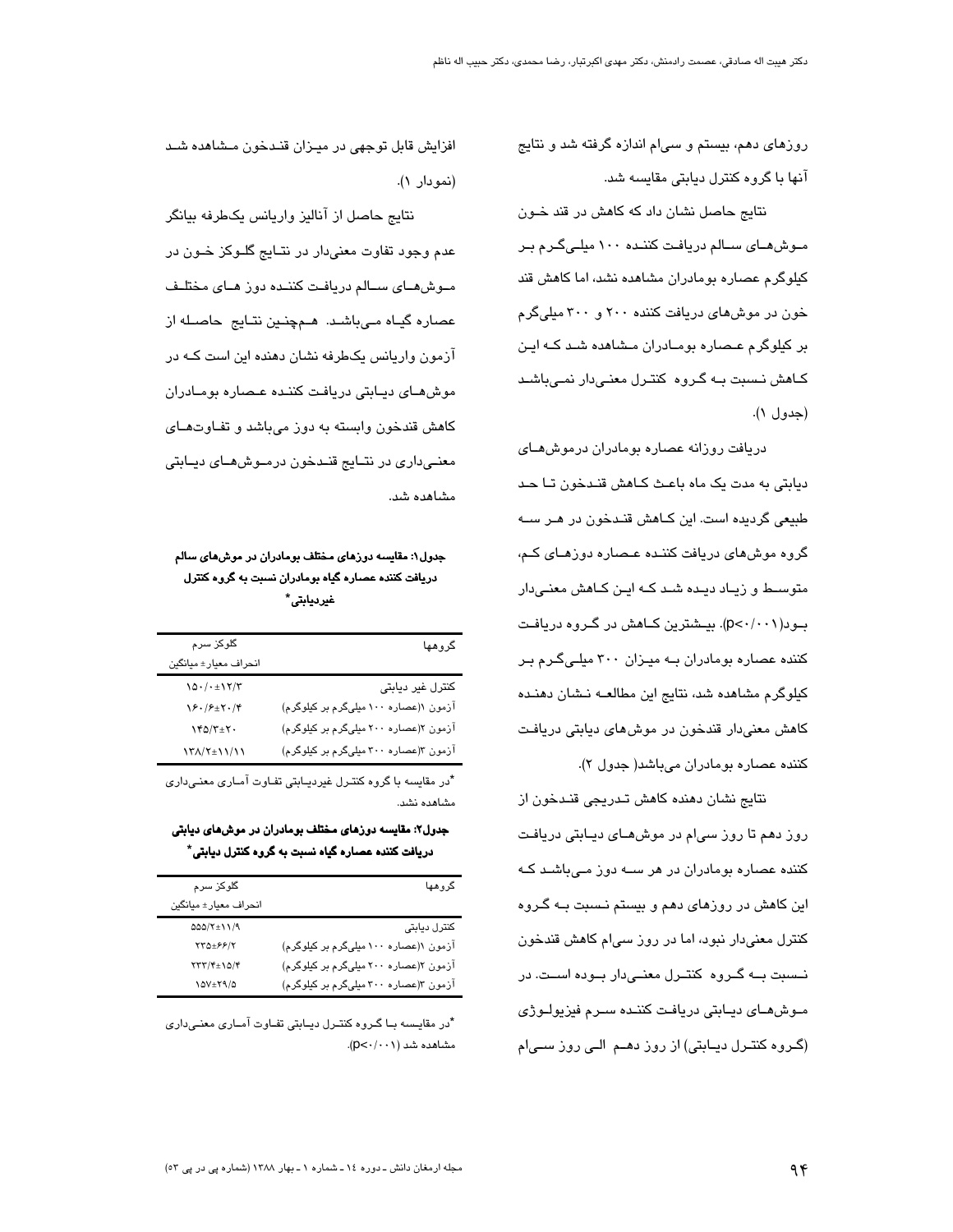

نمودار۱: مقایسه تأثیر مقادیر مختلف عصاره آبی ـ الکلی گیاه بومادران بر قند خون موشهای دیابتی در روز های دهم،بیستم و سی ام تجویز عصاره گیاه

بحث و نتيجهگيري

دیابت ملیتوس نوعی بیماری متابولیکی است كه سرعت شـيوع آن در دنيـا در حـال افـزايش اسـت. بيمــاران ديــابتي مــستعد عــوارض تــأخيري ثانويــه متعددی هستند که موجب ناتوانی و مـرگ زودرس در اين افراد مي شود. عوارضي چون نفروپاتي، کاتاراکت، نوروپاتی و بیمـاریهـای قلبـی - عروقـی از جملــه عوارض ناشی از عدم کنترل به موقع و مناسب میـزان گلوکز خون است(۴). یافتن راه حلبی مناسب برای جلوگیری از بروز بیماری دیابت و یـا کـاهش میـزان قندخون از دیر باز توجه محققین را به خود جلب کرده است. در کنار داروهای شیمیایی استفاده از داروهـای گیــاهی از قــدمت و اعتبــار خاصــی برخــوردار بــوده اســـت(٧). هـــدف از ايـــن مطالعــــه بررســـى اثـــرات هیپوگلیسمیک بوماداران در موشهای صحرایی ســالم و دیابتی شده به وسیله استرپتوزوسین میباشد .

تا کنـون در مـورد اثـرات هیپوگلیـسمیک ایـن گونــه بومــادران بــه نــام Achillea Wilhelmsii گزارشــی ارایه نشده است، ولی بررسی هایی در زمینههای دیگـر بر روی این گیاه صورت گرفته است از جملـه مطالعـه حیدری و همکـاران(۲۰۰۳) نـشان داده کـه عـصاره بومادران در دوز ۱۰۰ میلیگرم بر کیلوگرم باعث كاهش شدت تشنجات ژنرالیزه تونیک و كلونیک ناشی از پیکروتوکسین و تأخیر مرگ شده و میتواند مورد مناسبی جهت ادامه تحقیقات به عنوان یک داروی ضد تشنج باشد(١٢).

همچنین در مطالعهای خواص هیپولیپیدمیک و کاهش فشارخون این گیاه گزارش شد. در این مطالعـه به مدت ۶ ماه بر روی ۱۲۰ نفر با محدوده سنی ۴۰ـ۴۰ سال كه روزانه با ۲۰ـ۱۵ قطره عصاره الكلبي بومادران دو دفعه در روز تیمار میشدند، ثابت شد که مقدار تریگلیسرید سرم آنهـا بعـد از گذشـت دو مـاه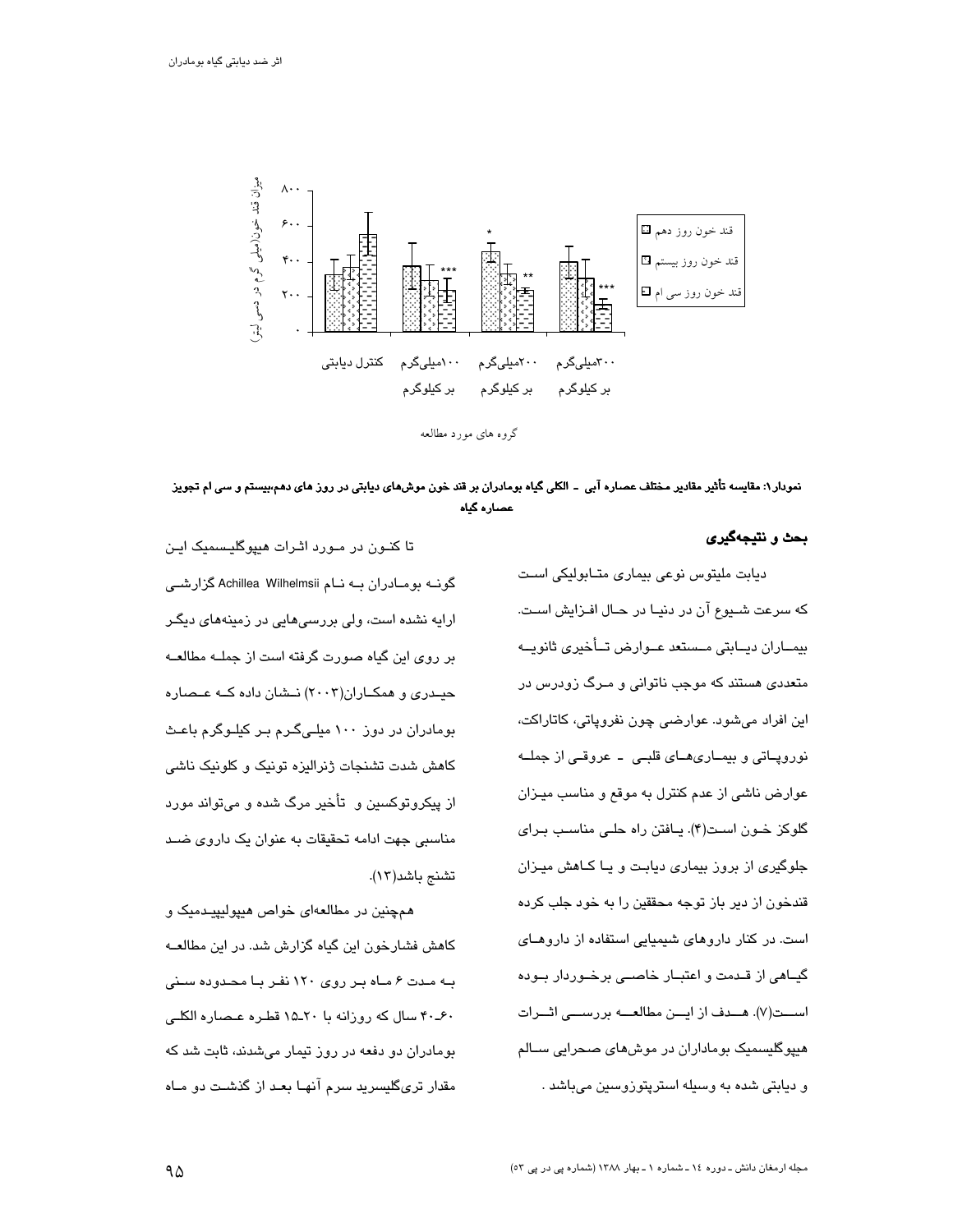كاهش يافت. مقدار كلسترول تام وليپو پروئين با دانسیته پایین<sup>(۱)</sup> بعد از گذشت چهار ماه کاهش یافت. سطح کلسترول ليپو پروتين با دانـسيته بـالا<sup>(۲)</sup> بعـد از گذشت شش ماه افزایش یافت. کـاهش در فـشارخون بعد از گذشت دو الی شش ماه دیده شـد(١١). پـانیو و همکــاران (۱۹۸۷)<sup>۲)</sup> نــشان دادنــد کــه از گونـــهای از بومادران به نام Achillea Fragrantissima برای درمـان دیابت میتوان استفاده نمود(١٠).

بررســـی هـــای زیـــادی بـــر روی گونـــهای از بومادران بـه نـام Achillea millefolium صـورت گرفتـه است. از جمله تأثیر آن بر افزایش مقاومت گلبـولهــای قرمز و حفاظت گروههای تیول مطالعه شـد. در نتیجـه این مطالعهها نشان داد کـه از ایـن گیـاه مـے تـوان پـه عنـوان مـواد آنتـی اکـسیدان طبیعـی در پیـشگیری یـا درمـــان بـــسیاری از بیمـــاری۵ـــا کـــه پـــاتوژنز آن پراكسىيداسيون ليپيـد باشـد اسـتفاده نمـود. عـصاره پلیفنلیک بومادران بر مهار گلبول قرمز به میزان ۵۰/۷ درصد تأثير داشته است(۱۴).

نتایج یک بررسی دیگر نشان داد که عـصاره و اسانس این گیاہ موجب غیر فعال شـدن کـرم اکـسیور گردید. این کـرم شــایـمتـرین نمــاتود دســتگاه گــوارش انسان است. قسمت مؤثر عصاره گیاه، گل آن بود کـه غلظت ۲۰ میلیگـرم در دسـیلیتـر آنED<sub>50</sub>% نـسبی را نشان داد. اسانس گیاه نیز در غلظت۱/۵ میلـیگـرم در دسی!پتر اثرات مشابهی را ظاهر کرد. همچنین عصاره و اسانس گیاه سبب کاهش تعداد تخمهای دفع شده در

موش های تحت آزمایش گردید کـه وابـسته بـه مقـدار بو ده است(۱۵).

در مطالعهای مقادیر به کار رفته بومادران (۵۰۰، ۱۰۰۰۰ و ۱۵۰۰) به خصوص مقدار ۵۰۰ میلیگرم بر کیلوگرم بــه طــور معنــیداری موجـب بهبــود زخــم معدہ ناشی از ایندومتاسـین شـد، چـرا کـه هـیچگونـه عارضه کبدی ایجاد نکرد(۱۶). در تحقیقی دیگر تمـام دوزهای به کار رفته از عصاره هیدروالکلی بومـادران به خـصوص دوز ۷۵ میلـیگـرم بـر کیلـوگرم موجـب افزایش اثر ضد درد مـورفین بـه صـورت معنـی،اری شدند(۱۷).

تجـویز عـصاره گنـدی تلخــه بــا دوز ٢٠٠٠ مبلے گرم پر کیلیوگرم پاعث کیاھش معنے دار در قنید خون القا شده به وسیله استریتوزوسین در موش *ه*ای صحرایی شد(۱۸). مطالعه دیگر نـشان داد کــه تجـویز خوراکی عـصاره بـرگ گـردو بـا دوزهـای ۲۵۰ ۲۵۰ و ۵۰۰ میلیگرم بر کیلوگرم در ۲۴ ساعت پس از اولین تجــویز عــصاره در مــوشهــای دیــابتی شــده بــا استرپتوزوتوسین سبب کـاهش معنـی،داری در سـطح گلوکز خون شد و این اثرات به ترتیب برای مـدت ۲۴ ، ۴۸ و ۷۲ ساعت ادامه یافت. بر عکس در حیوانات ســالم، عــصاره اثــر هبیوگلیــسمیک از خــود نــشان نداد(۱۹). بررسی دیگری نشان داد کـه سوسپانـسیون

<sup>1-</sup>Low Density Lipoprotein (LDL)

<sup>2-</sup>High Density Lipoprotein (HDL) 3-Yaniv et al

<sup>4-</sup>Effective Dose 50(ED<sub>50</sub>)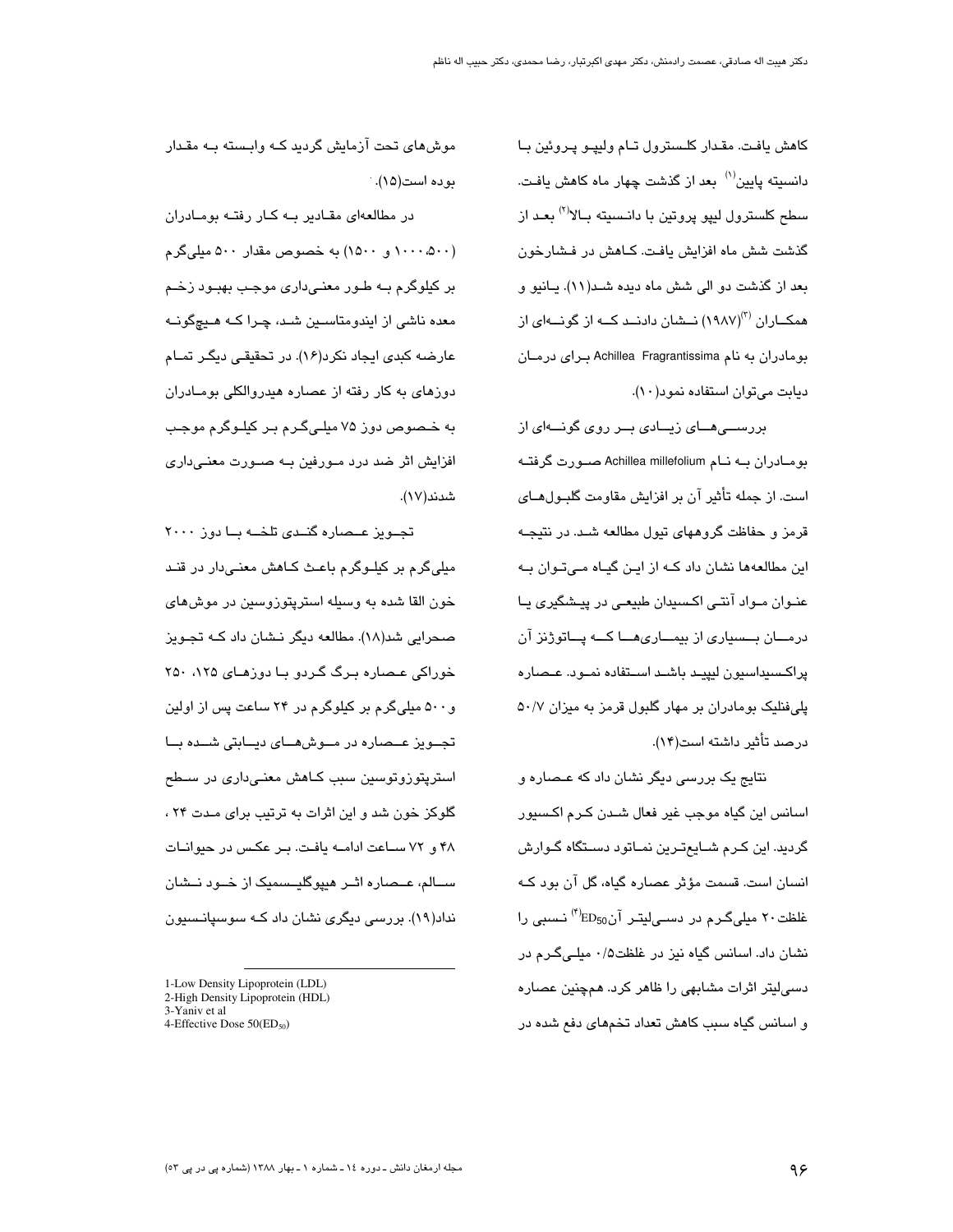دارچین با غلظت ۶۰ میلیگرم بر کیلوگرم بـه صـورت خوراکی سـبب کـاهش نـسبی در سـطح گلـوکز خـون گردید و مشخص شد که سطح گلوکز خـون در گـروه دارچـــین بیـــشتر از گـــروه انـــسولین کـــاهش یافتـــه است(۲۰).

بررســــیهــــا نــــشان داد کــــه عــــصاره تتراکلرورکرېنې بذر شنبليله به صورت وابسته به دوز گلوکز سرم را کاهش و با دوز ۴ گرم به ازای کیلوگرم وزن بدن بیشترین اثر را دارد. این دوز توانست غلظت گلــوکز ســرم را از ۵۷۴ بــه ۳۵۴ میلــیگــرم درصــد ميلے ليتـر خـون پــايين بيــاورد(٢١). تجـويز عــصاره آبی ۔ الکلی حنظل با دوزهای ۱۰۰۰ و ۱۵۰۰ میلیگرم بر کیلوگرم باعث کاهش معنیدار قندخون شـده اسـت که ایـن میـزان کـاهش بــه دوز عـصـاره تجـویز شــده بستگی دارد(۲۲). در یک مطالعه نتایج بــه دسـت آمـده نشان داد که دریافت دوز های ٣٠٠، ۴٠٠ و ۶٠٠ میلیگرم بر کیلوگرم از عصاره متانولی برگهای گون بعــد از گذشــت ۱۵ روز باعــث كــاهش قنــدخون در موش های دیابتی گردید(۲۳).نتـایج بررسـی هـای فـوق همانند مطالعه حاضر بيانكر خاصيت هييوكليسميك گیاهان دارویی مورد مطالعه میباشد.

در مطالعــــه حاضــــر عـــصاره هيـــدروالكلي بومادران در هر سه دوز ۱۰۰، ۲۰۰ و ۳۰۰ میلیگرم بـر کیلــوگرم باعــث کــاهش معنــیدار قنــد خــون در موش۵ای دیابتی شده با استرپتوزوسین گردید که این کاهش وابسته به دوز میباشد.

با توجه به مطالعه حاضر که نشان دهنـده اثـر ضد ديابتي عصاره گلهاي بومادران ميباشد استفاده از این گیاه در رژیم غذایی افراد جامعــه جهـت کــاهش عـوارض ناشـی از دیابـت، در صـورتی کـه مکانیـسم چگونگی اثر آن بر کاهش قندخون و عوارض احتمــالی اســتفاده از ایــن گیــاه مــورد مطالعــه قــرار گیــرد، بــه بیماران دیابتی توصیه میشود که در این مورد نیاز به انجام تحقیقات گسترده و جامعتری دارد. هــمچنــین ضرورت دارد با بررسی فیتوشیمیایی ایـن گیـاه مـاده مؤثره مورد ارزیابی و شناسایی قرار گیرد.

### تقدیر و تشکر

نویسندگان مقاله مراتب تشکر و قدردانی خـود را از حـوزه معاونـت آمـوزش، تحقیقــات و فنــاوری دانــشگاه علــوم پزشــکی پاســوج کــه ضــمن همکــاری مناسب هزینــهمــای مربــوط بــه ایــن تحقیــق را تقبــل نمودهاند اعلام میدارد.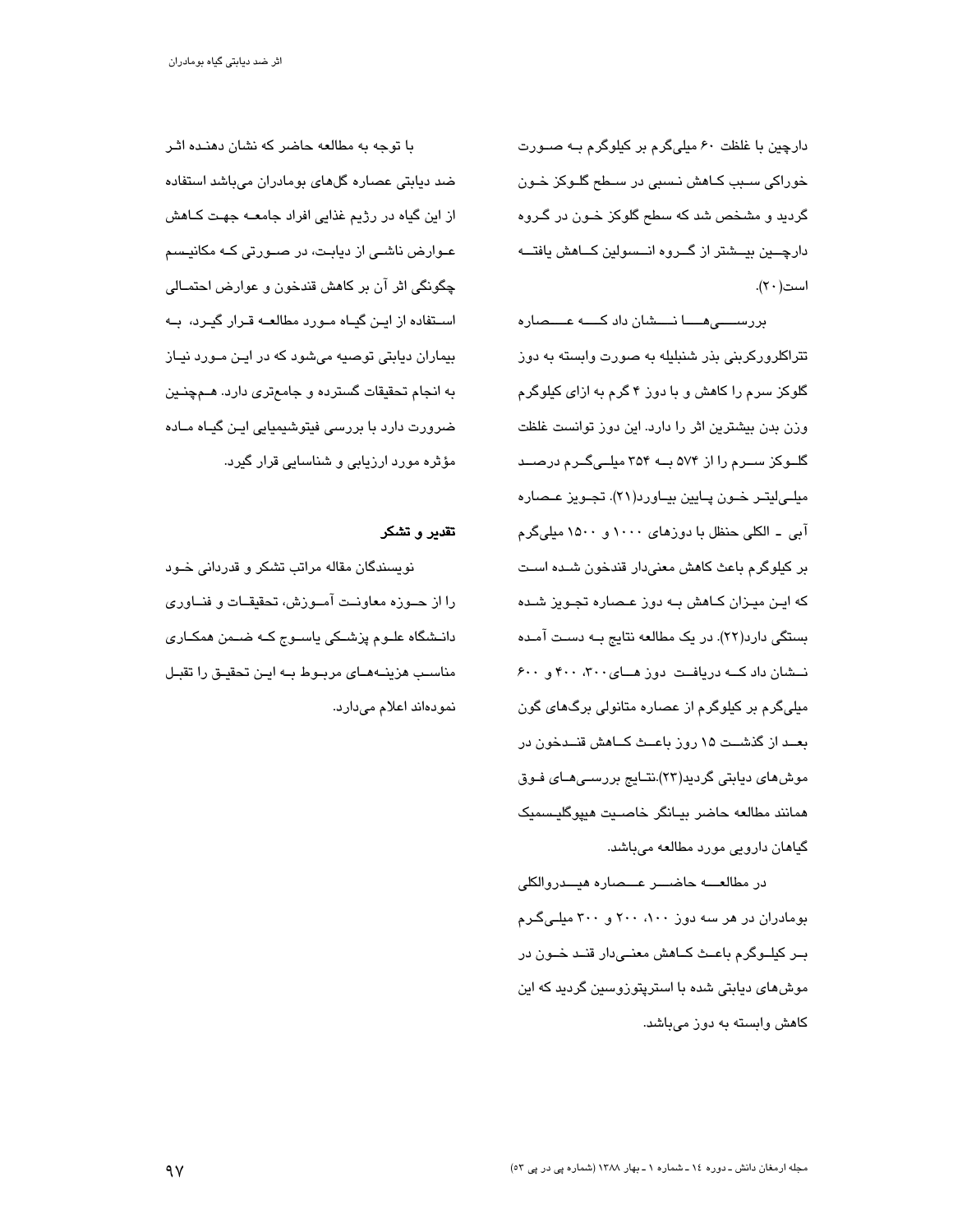**Sadeghi H\* , Radmanesh E\*\* , Akbartabar Turi M\*\*\* . Mohammadi R\*\*\*\* , Nazem H\*\*\*\*\* ,** 

**\*** Associate Professor of Biochemistry, Herbal Medicine Research Center, Faculty of Medicine, Yasuj University of Medical Sciences, Yasuj, Iran

MSc in Biology, Education Organization of Boyrahmad, Yasuj, Iran

<sup>\*</sup>Assistant Professor of Nutrition. Department of Nutrition, Faculty of Health,Yasuj University of Medical Sciences, Yasuj, Iran

**BSc** in Medical Laboratory, Department of Biochemistry, Faculty of Medicine, Yasuj University of Medical Sciences, Yasuj, Iran

Associate Professor of Biochemistry, Department of Biology, Basic Sicence Faculty, Esfahan University of Payam Noor Esfahan, Iran

 **KEYWORDS: Diabetes, Achilea Wilhelmsii, Blood Glucose , streptozotocin** 

Received:26/11/2008 Accepted:09/03/2009

**Corresponding Author: Sadeghi H Email**: **hsadeghim@yahoo.com** 

# **Hypoglycemic Effects of Achillea Wilhelmsii in Normal and Streptozotocin Induced Diabetic Rats**

# **ABSTRACT**

**Introduction & Objective:** Diabetes mellitus is a syndrome, initially characterized by a loss of glucose homeostasis resulting from defects in Insulin secretion, insulin action both is resulting in impaired metabolism of glucose and other energy yielding fuels as lipids and protein. Several medicinal herbs have been described with hypoglycemic effects. These include: Allium Sativum, Trigonella Foenum, Marus nigra, Ocimum Sanctum, and Astragalus Ovinus. The main purpose of the present study was to determine the effect of Achillea Wilhelmsii C. Koch on blood glucose levels of diabetic rats induced by stereptozotocine (STZ). Ī

**Materials & Methods:** In this experimental research, forty-eight male Wistar rats were divided into two groups: non-diabetic (normal) and STZ-induced diabetic mice. Each group was further divided into four groups: control (induced by normal saline) and treatment received 100, 200.and 300 mg/kg aqueous- alcoholic extract of Achillea Wilhelmsii C. Koch daily for one month. The blood glucose level was measured and Data were analyzed by ttest and ANOVA.

**Results:** At the end of first month, significant decrease was observed in blood glucose level in diabetic rats which received 100 mg/kg (p<0/001), 200mg/kg(p<0/01), 300mg/kg (p<0/001) of aqueous alcoholic extract of Achillea Wilhelmsii C. Koch in comparison with control groups. The extract had not have any significant effects on the blood glucose level of normal groups except in those which received 300mg/kg of the extract.

**Conclusion:** The results of this study showed that aqueousalcoholic extract of Achillea Wilhelmsii C. Koch have a significant effect on reducing the blood glucose level of diabetic rats.